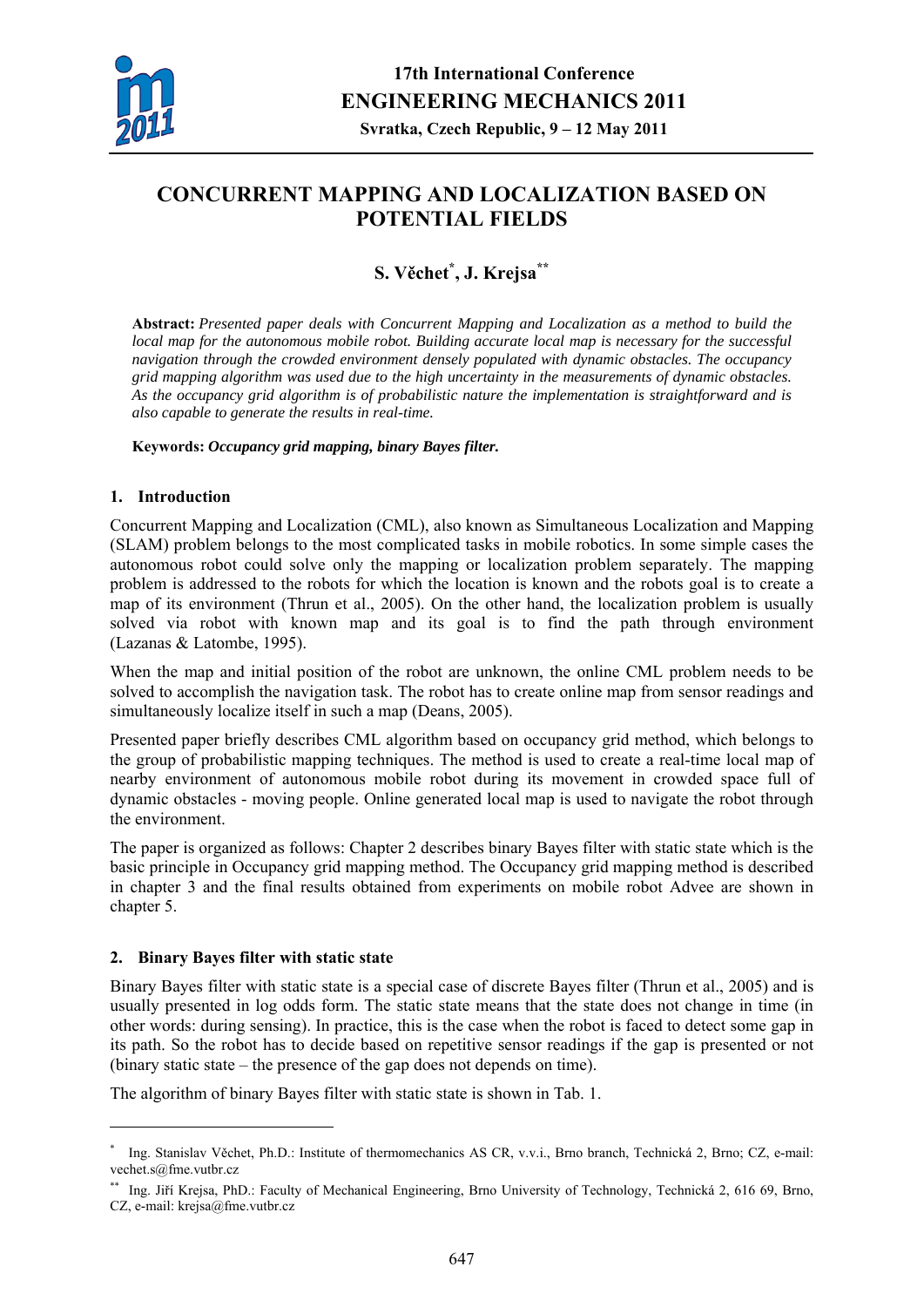#### *Step Description*

*1.* BinaryBayesFilter( $l_{t-1}$ ,  $x$ ,  $z_t$ )

$$
2.
$$

*return*  $l_1 = l_{t-1} + \log \frac{p(x | z_t)}{p(z_t)}$  $(x | z_t)$  $(x)$  $p(x | z_t)$ <br>t =  $l_{t-1}$  +  $\log \frac{p(x | z_t)}{1 - p(x | z_t)}$  -  $\log \frac{p(x)}{1 - p(x)}$ *t t*  $l_{i} = l_{i-1} + \log \frac{p(x | z_{i})}{(z_{i-1} - z_{i})} - \log \frac{p(x)}{z_{i-1}}$  $=$  $l_{t-1}$  +  $\log \frac{P(x|x_t)}{1 - p(x | z_t)} - \log \frac{P(x)}{1 - p(x_t)}$ 

where:

- *t l* is a posterior belief over a binary state
- *x* is a static state; it does not change in time
- $-z<sub>t</sub>$  is an actual measurement
- $p(x | z_t)$  is an inverse measurement model; It is a distribution over the binary state variable *x* as a function of measurement  $z_t$
- $-p(x)$  is the prior probability of the state *x*

The part of the equation  $\log \frac{p(x)}{1-p(x)}$ *p x* − *p x* can be written in short form as  $l(x)$ . Usually it is a constant

variable  $l_0$  as it represents the prior information about the process.

# **3. Occupancy grid mapping**

Occupancy grid mapping technique is a probabilistic method based on binary Bayes filter with static state. The map of environment is represented as a discrete grid  $m = \{m_i\}$ 

Each cell  $m<sub>i</sub>$  in the grid represents the binary state occupied/free, practically there is occupancy information only (0-free; 1-occupied).

The algorithm of occupancy grid mapping is a version of binary Bayes filter as it is shown in Tab. 2. The inverse sensor model on step 3 represents the probability that the given cell in the map *x* is occupied when sensor performs the measurement  $z<sub>t</sub>$ . The algorithm of inverse sensor model is shown in Tab. 3.

| Tab. 2: Occupancy grid algorithm. |                                                                        |  |  |  |  |  |
|-----------------------------------|------------------------------------------------------------------------|--|--|--|--|--|
| <b>Step</b>                       | <b>Description</b>                                                     |  |  |  |  |  |
| 1.                                | <i>OccupancyGridMapping</i> $\{l_{t-1,i}\}, x, z_t$ )                  |  |  |  |  |  |
| 2.                                | for $m_i$ in $m_i$                                                     |  |  |  |  |  |
| 3.                                | $l_{\text{ti}} = l_{t-1,i} + Inverse SensorModel(m_i, x_t, z_t) - l_0$ |  |  |  |  |  |
| 4.                                | return $\{l_{t,i}\}\$                                                  |  |  |  |  |  |

#### **4. Inverse sensor model**

The inverse sensor model represents the probability  $p(m_i | x_t, z_t)$  in log odds form. A few cases are shown on figure 1. There are results from sensor model based on different sensor readings.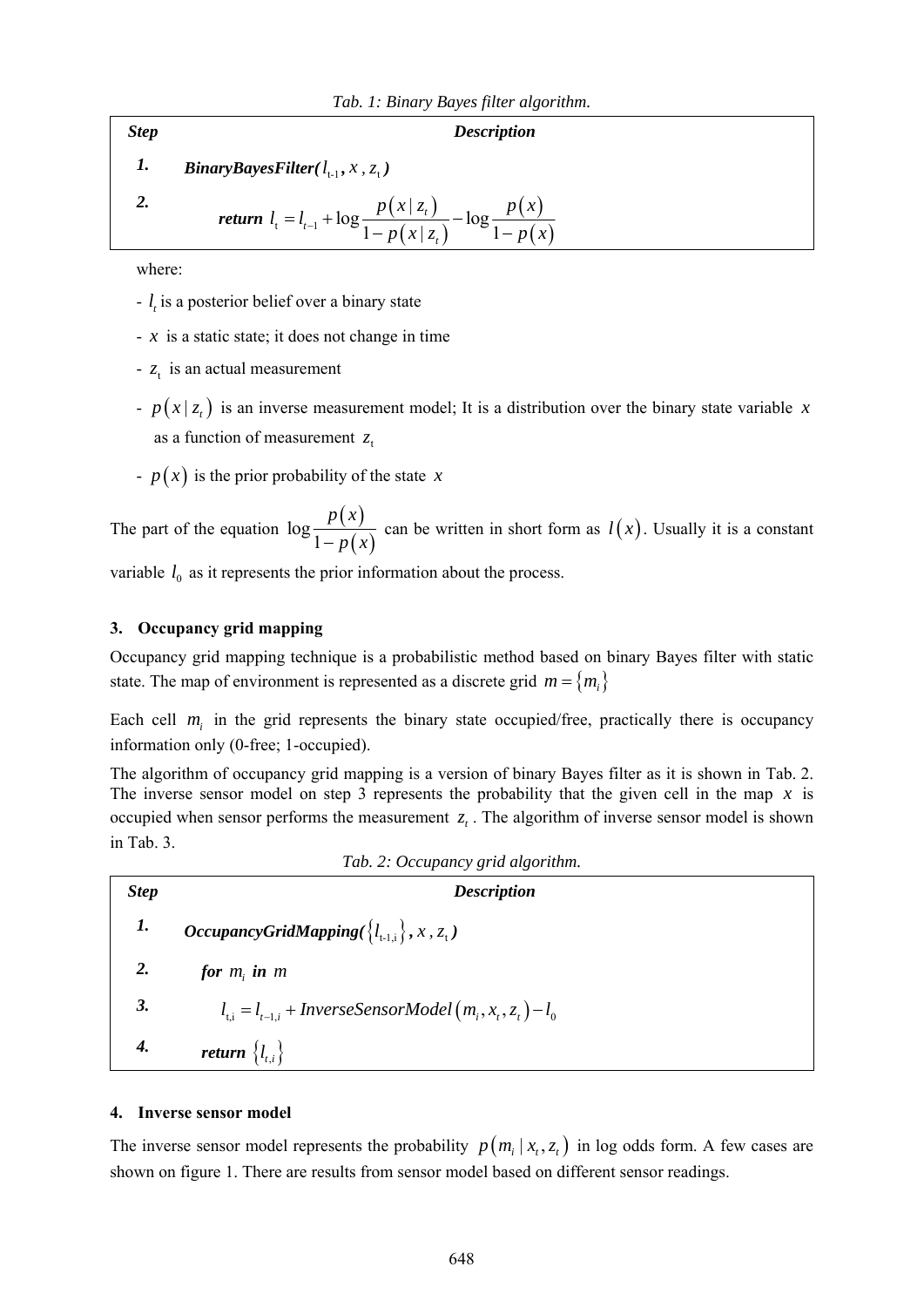

*Fig. 1: Inverse sensor models.* 

This sensor model can be implemented in various ways. The simplest implementation is shown on figure 1-left which describes so called single sensor model. This sensor model considers each sensor beam independent on each other (naive sensor model). This consideration can be an issue if the robot deals with some kind of range finders (ultrasonic or laser) that returns an array of range measurements for a set of angles. There are some errors on borders of sensor beams.

This problem can be solved with multi-sensor model. This kind of model includes the crosscorrelation of nearest sensor beams. This approach returns more realistic results (see Fig. 1 - right).

| <b>Step</b> | <b>Description</b>                                                                               |  |  |
|-------------|--------------------------------------------------------------------------------------------------|--|--|
| 1.          | <b>InverseSensorModel</b> ( $m_i, x_i, z_i$ )                                                    |  |  |
| 2.          | $r_{1}, \varphi_{1} = f(x_{1}, z_{1})$ ; $r_{m}, \varphi_{m} = f(x_{1}, m_{1})$                  |  |  |
| 3.          | if $\varphi_m < \varphi_{\overline{r}} + \beta$ and $\varphi_m > \varphi_{\overline{r}} - \beta$ |  |  |
| 4.          | if $r_m < r_r + 1$ and $r_m > r_z - 1$ return $l_{occupied}$                                     |  |  |
| 5.          | elif $r_m \leq r_z - 1$ return $l_{free}$                                                        |  |  |
| 6.          | else return $l_0$                                                                                |  |  |

|  |  |  |  | Tab. 3: Inverse sensor model algorithm. |
|--|--|--|--|-----------------------------------------|
|--|--|--|--|-----------------------------------------|

Where  $r_z, \varphi_z$  are radius and angle of sensor beam end point,  $r_m, \varphi_m$  are radius and angle of given cell in the map, both relative to the actual position of the robot  $x_t$ ,  $\beta$  is the width of sensor beam, the log odds values describes the walls or free space as follows:  $l_{occupied} = 1$ ,  $l_{free} = 0$ ,  $l_0 = 0.5$ .

#### **5. Building a local map**

Practical experiments were performed on autonomous mobile robot Advee. Advee is equipped with sixteen ultrasonic sensors SRFS08, that are used for collision detection and obstacle avoidance. Sensors are located around the robot in the planar configuration, therefore the task in hand can be considered 2D. Each ultrasonic sensor is capable to detect an obstacle up to 3 meters and the sonic beam is 50 degrees wide. The usage of this kind of sensors is motivated with the nature of obstacles (usually the moving people).